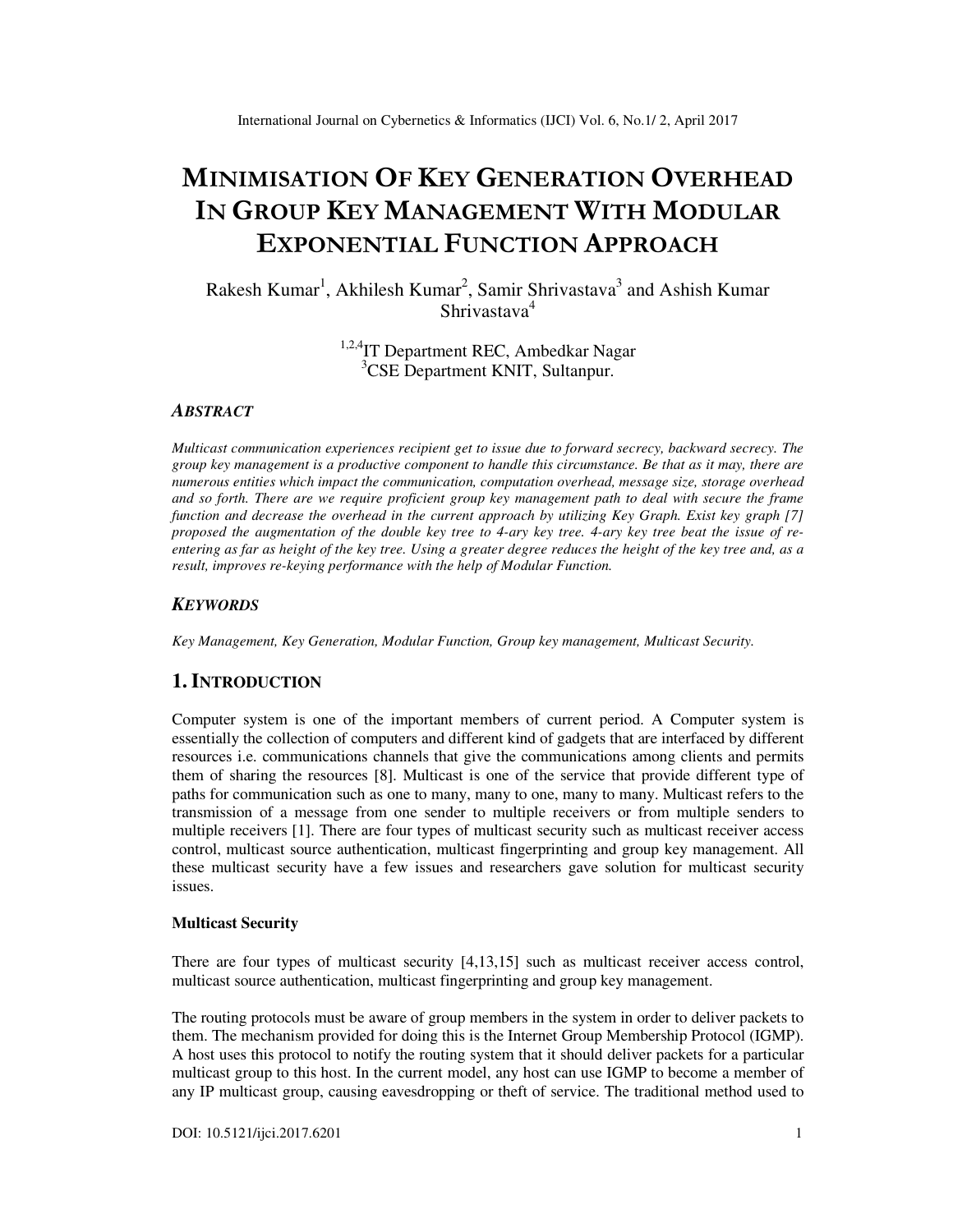International Journal on Cybernetics & Informatics (IJCI) Vol. 6, No. 1/2, April 2017 protect the information is to encrypt the multicast information and provide decryption keys only to authorized members. Different type of issues in Multicast receiver Access Control on the basis of required functionality and Components are given below-

**Required Functionality:** The functions necessary to provide controlled access to a group are as follows-

**Group Policy Specification Functions:** - The group policy is an access control policy that specifies among other things which hosts have access rights to become members. The group Controller is the entity that has been assigned membership of the multicast group and is allowed to specify the group policy.

**Access Request Functions: -** Access request function provides information about a group member and it belongs from a certain group.

**Access Control Functions:** - These involve receiving a host's request, authenticating the host and performing authorization. Authorization requires checking the group policy to determine if that host has the access rights to become a member of the requested group [3, 6].

**Components:** - Multicast receiver access control architecture is composed two types of systems one of the Group Policy Management System and second one of the Group Member Authorization System. Multicast receiver access control architecture also interacts with the routing system and any group key management system that are given blows.

**Group Policy Management System: -** The group policy management system involves a group owner providing the list of authorized members and possibly other security policy for the group to the access control server (ACS).

**Group Member Authorization System: -** The group member authorization system provides the core functionality of group access control architecture by controlling access to the group. The design goals of an authorization system are to maintain security and achieve scalability [6].

**Multicast Receiver Access Control:** Solving these problems which are discussed in previously requires controlling the ability of hosts to join the multicast group [14]. Author calls this multicast receiver access control. The need for a solution to these problems is well known. The term secure IGMP has been used to refer to the protocol that would provide the solution.

Multicast receiver authorization solutions can be classified based on how they provide revocations. Some systems do not provide revocation, some systems leverage the authorization state maintained by some outside system, some systems must query a centralized server to maintain authorization state, other systems distribute access control lists to routers, and some systems efficiently provide revocation using time-limited authorizations.

# **Multicast Source Authentication**

In Source authentication is the ability of group members to verify the identity of the sender of a received packet [3]. In unicast, a shared secret key message authentication code (MAC) is used to provide authentication. In multicast, the group key provides a shared secret key; however, performing message authentication with this key only verifies that the sender is a member of the group, but not necessarily the intended source. Many applications require a level of authentication that allows a receiver to identify the member sender of a message. There has been function that aims to efficiently provide this level of source authentication. Source authentication faces different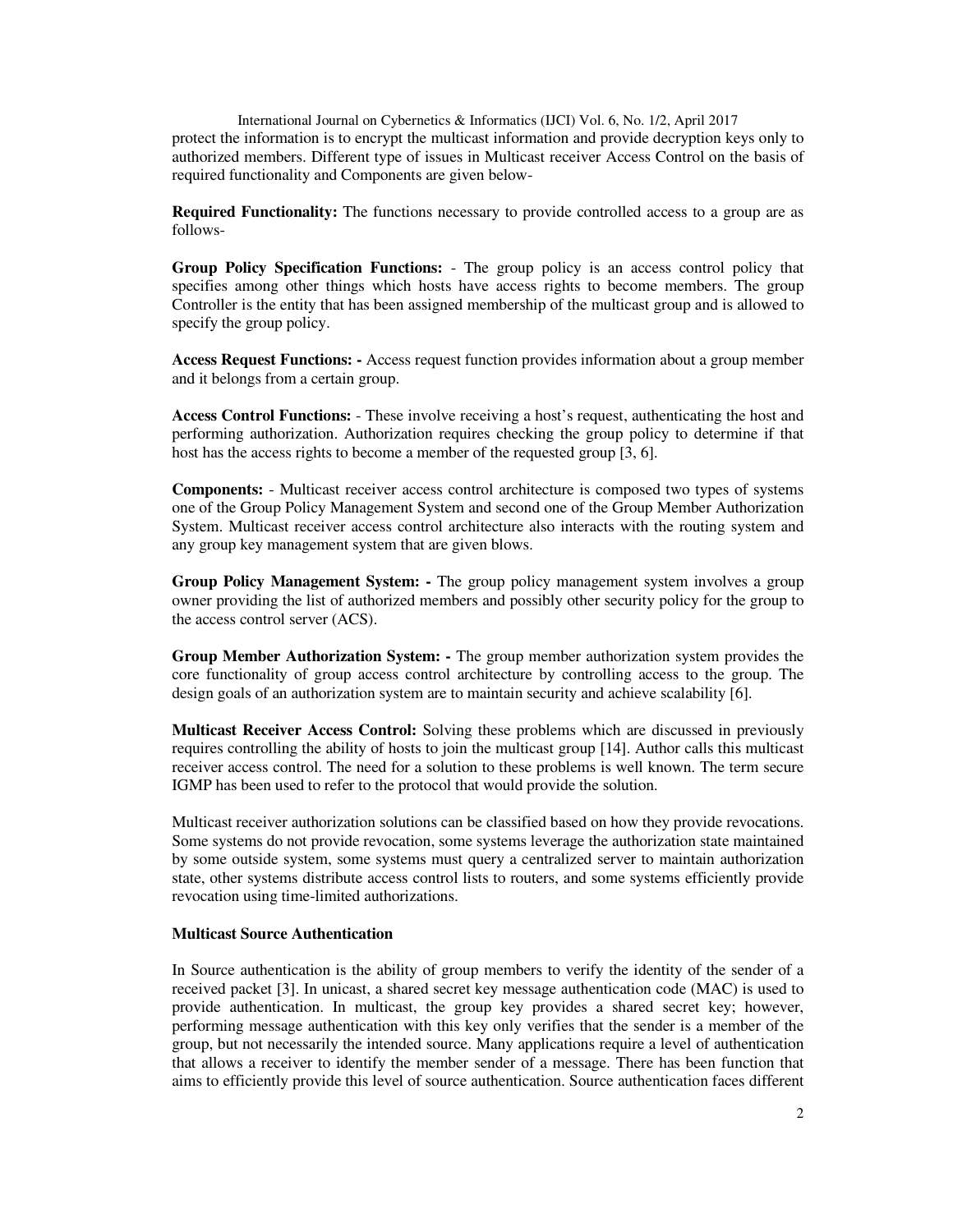International Journal on Cybernetics & Informatics (IJCI) Vol. 6, No. 1/2, April 2017 type of issues in the multicast communication such as Authenticity, Integrity, Non-repudiation, Efficiency, Collision Resistance, Minimal Latency, and Robustness against unreliable communication.

**Solutions for Multicast Source Authentication:** There are two mechanisms for the multicast source authentication schemes such as hash-based mechanisms and MAC based mechanisms [3, 5, 9].

**Proposed Function:** Multicast communication suffers from receiver access problem due to forward secrecy, backward secrecy. The group key management is an efficient mechanism to handle this situation. But there are many factors which effect the communication, computation overhead, message size, storage overhead, these factors are as following:

Heterogeneous nature of the group membership affects the possible type of encryption algorithm to be used, and the length of the key that can be supported by an end user.

The cost of setting up and initializing the entire system parameters, such as selection of the group controller (GC), group announcement, member join and initial key distribution.

Administrative policies, such as those defining which members have the authorization to generate keys.

- Required level of performance of parameters such as session sustainability, and key generation rates.
- Required additional external support mechanisms, such as the availability of a certificate authority (CA).

There are we require efficient group key management approach to secure the system and reduce the overhead in the existing approach [2]. Exist key graph [7] proposed the extension of the binary key tree to 4-ary key tree. 4-ary key tree overcome the problem of re-keying in terms of height of the key tree. Using a greater degree reduces the height of the key tree and, as a result, improves rekeying performance. Performance of re-keying measured in terms of computation overhead, communication overhead, message size and storage overhead. Really, optimal results are gained when the tree has a degree of 4. In the figure 1(a) illustrates the logical key tree with two nodes when there are seven joining members  $(u_1$  through  $u_7$ ). When  $u_8$  joins, the key server first attaches it to node  $K_{1,2}$  as shown in figure 1(b), and then, changes the group key  $K_G$  and the node key  $K_{1,2}$  to  $K<sub>G</sub>$  and  $K<sub>1,2</sub>$  respectively. For delivering them, each new key is encrypted with the previous one  $(K_G$  and  $K_{1,2}$  respectively), and a set of them are sent by multicast for existing members. For the new member they are sent by unicast being encrypted with its session key. On the other hand, when a member leaves the group, new keys are encrypted by their corresponding child keys, and a set of them are sent for remaining members by multicast. For example, when member u8 leaves the group shown in figure 1(b), the key server changes  $K_{1,2}$  and  $K_{\rm G}$  to  $K_{1,2}^{\rm s}$  and  $K_{\rm G}^{\rm s}$ respectively. Then, it delivers  $K^{\prime\prime}{}_{1,2}$  for {u<sub>5</sub>,u<sub>6</sub>,u<sub>7</sub>} being encrypted by K<sub>5</sub>, K<sub>6</sub> and K<sub>7</sub>, and K<sup> $\prime$ </sup><sub>G</sub> for  ${u_1, u_2, u_3, u_4}$  and  ${u_5, u_6, u_7}$  being encrypted by  $K_{1,1}$  and  $K^{\sim}{}_{1,2}$  respectively. A set of these keys are sent by one multicast message.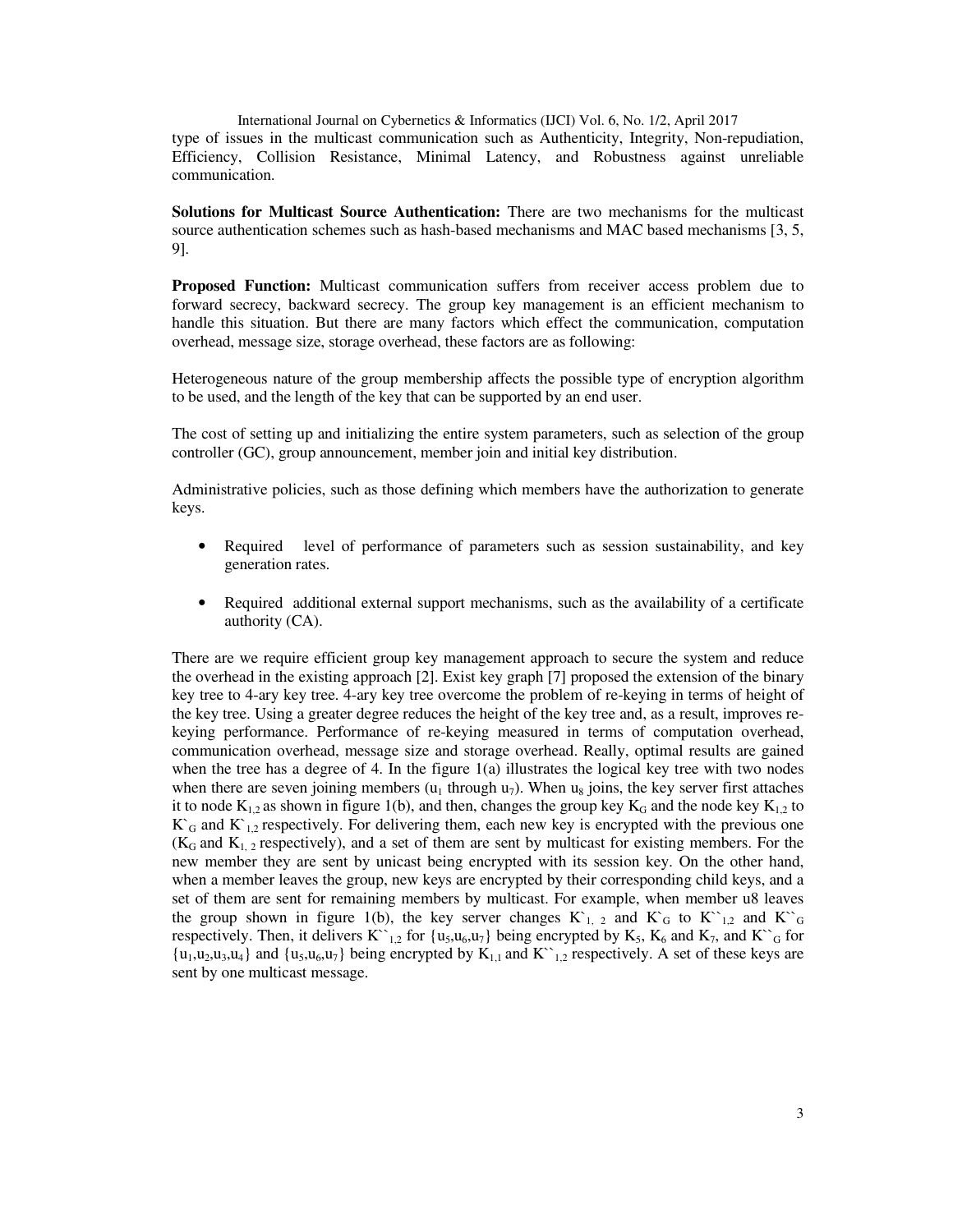

Figure 1: Logical Key Tree for Key Graph

#### **Proposed Protocol**

The proposed protocol depends on key graph that deals with the entire group on the premise of logical 4-ary key tree or key tree is the extended version of binary tree. In this protocol, we have separated entire group in a few subgroups and subgroup organized in a logical key hierarchy as in 4-ary key tree which diminish the complexity for a member join or leave from O (m) to O ( $log<sub>4</sub>$ n/m). The members in every subgroup contribute with each other to create the subgroup key. This procedure appoints the key redesign prepare at a leave Procedure from the key server side to the member side. The proposed protocol functions in a hierarchy of two levels of controllers; the first for the group controller (GC) and the second is the subgroup controller (SC). The GC shares a symmetric key to all SCs which are trusted entitys. The member of the SCs is to make an interpretation of the information going to their subgroups. Every SC acts as the server of its subgroup. The fundamental goal of this protocol is to management a symmetric key between all group members keeping in mind the end goal to preserve the security of group communication. If there should arise an occurrence of dynamicity happens in the group membership by joining or leaving the group, the group key should be updated to keep up in backward secrecy and forward secrecy.

The subgroup is organized in a hierarchy like the LKH approach [11] and KS is the key of the group key. For the Process of the proposed protocol are following:

In this approach key server is a trusted entity which in- charge of create required keys and for appropriating those keys to legitimate group members and Each member from the group has IGMP membership, when new member joins a group; it sends an IGMP membership report message to its neighboring switch to have the multicast information conveyed from a multicast sender. Other side, the member sends a join request for message to the key server to acquire the group key by which the multicast information is encrypted. This is not quite the same as other LKH approaches, in term to handle a large number of members effectively; our approach divides group members into subgroups. For example 256 members are divided into 16 subgroups.

Our approach applies the concept of key tree in LKH to the subgroups. In the logical key tree, leaf nodes correspond to subgroups, not individual members. Like other LKH approaches, the root node relates to the group key, and the middle nodes compare to traffic encryption key (TEK) transfer for key exchanges.

The division of group members into subgroups is performed so that a balanced tree is developed. For this situation, by dividing n (256) members into subgroups whose size is m (16) members, we will have Γn/m٦ subgroups, and the height of the tree will be log<sub>4</sub> Γn/m - For example the group divided into 16 subgroups from 1 to 16 subgroups and height of the tree is 3. At the point when a member joins a group, it is allocated to a subgroup. At this time, the member obtains the following three kind of key information from the key server.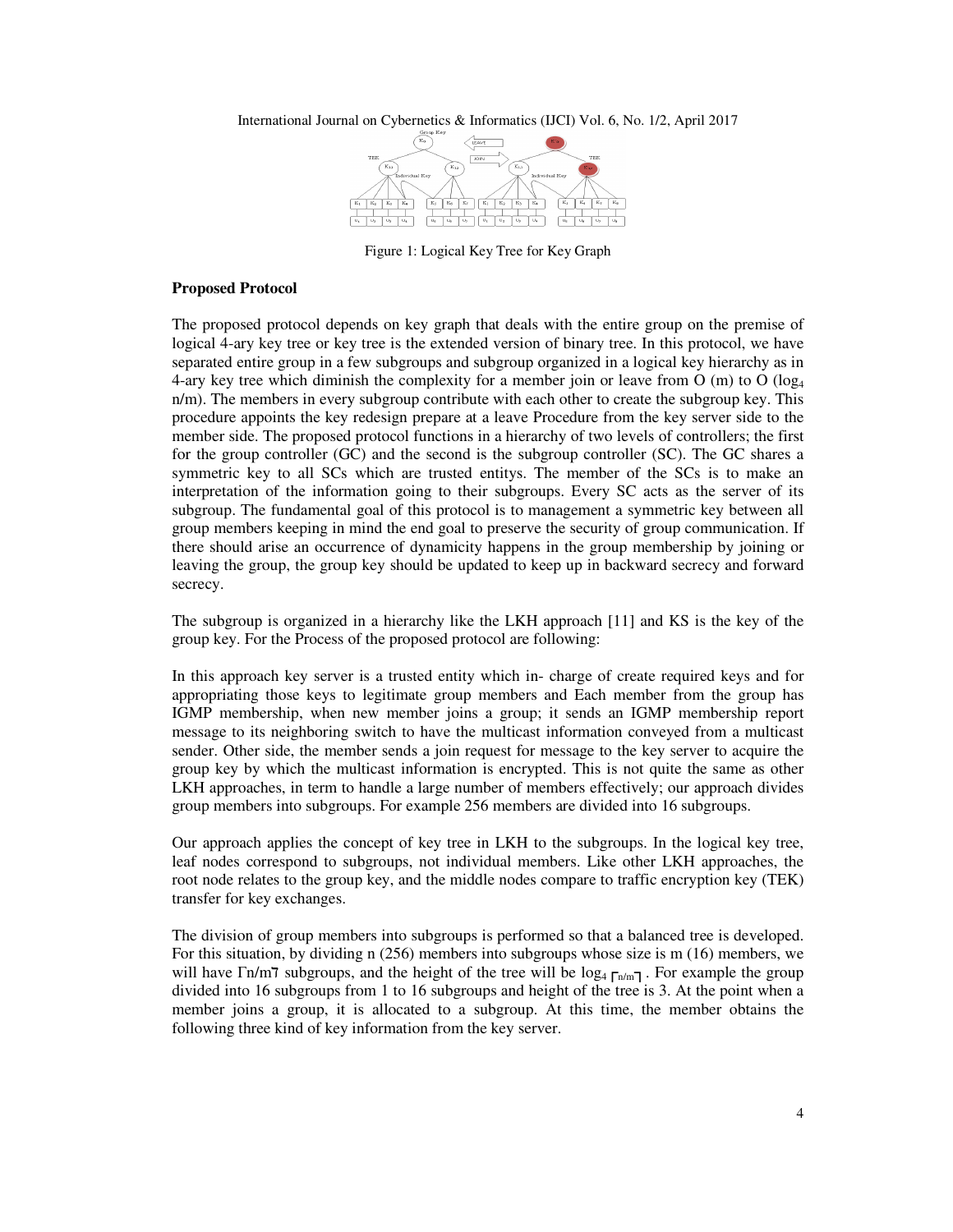International Journal on Cybernetics & Informatics (IJCI) Vol. 6, No. 1/2, April 2017 The private key: This key which is shared just to the key server is transfer to exchange information safely between the key server and the member. In addition, this key might be a predetermined key, or assigned dynamically through a safe channel, for example, TLS [10] The keys which are characterized as per the logical key tree: As described above, they incorporate the subgroup key, the node keys and the group key, along the path from the leaf node (comparing to the subgroup) to the root node. We call these keys the path set.

The key information of different members in the subgroup: This information is used to change the subgroup key, the node keys and the group key when a member in the subgroup leaves the multicast group. This information is called the inverse value in the rest of the paper. The subtle elements of these keys are described below in this area and in the following segment. For producing subgroup keys, node keys and group keys, our approach uses the modular exponential calculation over the finite field [9] using member secrets and the server secrets. Member secret is a value which is assigned dynamically to every member at join and server secret is a value which is assigned dynamically to every subgroup at join to ensure backward secrecy. These values are generated by the server at join (see next section). Moreover, each subgroup key is generated by using the member secrets and the server secret assigned to that subgroup with modular exponentiation. Next, the node keys and the group key are calculated from two child node keys in the logical key tree.

#### **Key Generation**

As said above, we use the modular exponential function as a one-way function. Since p is a large prime and g is the primitive element of multiplicative group  $Z_p^*$  it is computationally hard to determine α given g and gα (mod p). Based on this property, the subgroup keys, the node keys and the group key are organized as follows.

First of all, the member secret is selected under the condition that  $2 \le \alpha_j^2 \le p$  and gcd  $(p-1)=1.$ 

The server secret the server secret is selected under the condition that is selected under the  $2 \leq \alpha_i^3 \leq p$ . condition that .

Using those secrets, the subgroup key for subgroup j is calculated by  $K_i$  $\equiv ga^{\dagger}a^{\dagger}_1 \dots \dots \dots \dots a^{\dagger}(\text{mod } p)$ . The node keys and the group key are organized by multiplying the exponents of its two child node keys (or the subgroup keys) in the logical key tree.

In order to illustrate the algorithm for re-keying, we use a simple example of multicast group divided into 16 subgroups; subgroup 1 to 16 with m members and subgroup 16 with m -1 members respectively. Figure.2 depicts the logical key tree for this group. The members of subgroups 1,2,3,4 own subgroup keys  $K_1$ ,  $K_2$ ,  $K_3$  and  $K_4$  respectively, node key  $K_1$ , The members of subgroups 5,6,7,8 own subgroup keys  $K_5$ ,  $K_6$ ,  $K_7$  and K8 respectively, node key  $K_{5.8}$ . The members of subgroups 9,10,11,12 own subgroup keys  $K_9$ ,  $K_{10}$ ,  $K_{11}$  and  $K_{12}$  respectively, node key  $K_{9, 12}$ . The members of subgroups 13,14,15,16 own subgroup keys  $K_{13}$ ,  $K_{14}$ ,  $K_{15}$  and  $K_{16}$ respectively, node key  $K_{13,16}$  and group key  $K_G$ . In this process key server used pre- computational function (PK) for calculating key when member join or leave the group and by using this precomputational function process , we have minimized the computational cost during key generation and the keys are calculated as follows:

$$
K_1 \equiv g \alpha_1^1 \dots \alpha_1^{m-1} \alpha_1^m \qquad \qquad \text{(mod p)}
$$
\n
$$
K_2 \equiv g \alpha_2^1 \dots \alpha_2^{m-1} \alpha_2^m \qquad \qquad \text{(mod p)}
$$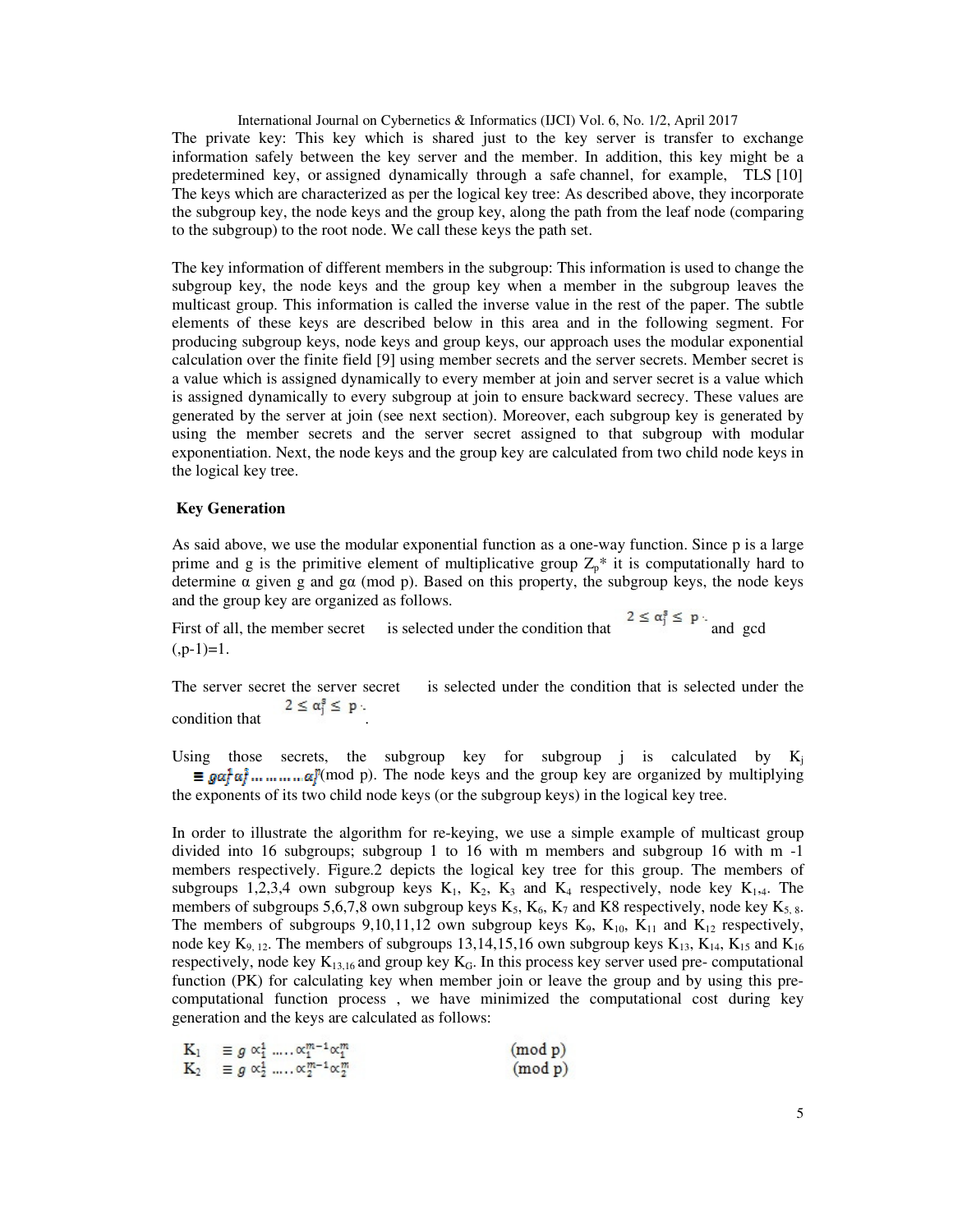| $K_1$          | $\equiv g \propto_1^1 \ldots \propto_1^{m-1} \propto_1^m$                      | (mod p) |
|----------------|--------------------------------------------------------------------------------|---------|
| $K_2$          | $\equiv g \propto_2^1 \ldots \propto_2^{m-1} \propto_2^m$                      | (mod p) |
| К3             | $\equiv g \propto_{\alpha}^1 \ldots \propto_{\alpha}^{m-1} \propto_{\alpha}^m$ | (mod p) |
| K4             | $\equiv g \propto_4^1 \ldots \propto_4^{m-1} \propto_4^m$                      | (mod p) |
| K5             | $\equiv g \propto_5^1 \ldots \propto_5^{m-1} \propto_5^m$                      | (mod p) |
| $\rm K_6$      | $\equiv g \propto_6^1 \ldots \propto_6^{m-1} \propto_6^m$                      | (mod p) |
| $\mathbf{K}_7$ | $\equiv g \propto_{7}^{1}$ , $\propto_{7}^{m-1} \propto_{7}^{m}$               | (mod p) |
| $\rm K_{8}$    | $\equiv g \propto_{g}^{1} \dots \propto_{g}^{m-1} \propto_{g}^{m}$             | (mod p) |
| Ko             | $\equiv g \propto_9^1 \ldots \propto_9^{m-1} \propto_9^m$                      | (mod p) |
| $K_{10}$       | $\equiv g \propto_{10}^{1}$ $\propto_{10}^{m-1} \propto_{10}^{m}$              | (mod p) |
| $\rm K_{11}$   | $\equiv g \propto_1^1, \dots, \propto_1^{m-1} \propto_1^m$                     | (mod p) |
| $\rm K_{12}$   | $\equiv g \propto_{12}^{1}$ $\propto_{12}^{m-1} \propto_{12}^{m}$              | (mod p) |
| $\rm K_{13}$   | $\equiv g \propto_{12}^{1}$ $\propto_{12}^{m-1} \propto_{12}^{m}$              | (mod p) |

#### **Join Process**

We now use to explain how re-keying is done when a new member joins the multicast group. In this process key server used pre-computational function for calculating key when member join or leave the group and this pre-computational function process minimized the computational cost during key generation. The procedure is as follows:

When key server receives a join request, it authenticates the member. This may be done by the protocolal approach such as remote authentication dial in user service (RADIUS) [56], and we do not discuss this procedure. If required, the key server assigns the session key, and sends it to the member.

The key server determines the subgroup for the new member and assigns the identity within the subgroup. In this example, the new member belongs to subgroup 16 and its identity is m. At this time, the path set for subgroup16, the keys  $K_{13}$ ,  $K_{14}$ ,  $K_{15}$ ,  $K_{16}$  and  $K_G$  need to be changed to new ones.

The key server assigns member secret to, and calculates its inverse value  $\bullet$  as well. The key server changes the server secret assigned to subgroup 16 from to

The key server updates  $K_{16}$ ,  $K_{13,16}$  and  $K_{G}$  to  $K^{\circ}_{16}$ , and  $K^{\circ}_{G}$  using and in the following path.

$$
\begin{array}{ll}\nK_{16} & \equiv g \alpha_{16}^4 \dots \alpha_{16}^{m-1} \alpha_{16}^m & \text{(mod p)} \\
K_{13,16} & \equiv g(\pi_i \alpha_{13}) (\pi_i \alpha_{14}) (\pi_i \alpha_{15}) (\pi_i \alpha & \text{(mod p)} \\
K_{G} & \equiv (PK_{13,16}PK_{9,12}PK_{5,8})^{\alpha_{16}^4} \dots \dots \alpha_{16}^{m-1} \alpha_{16}^m \alpha & \text{(mod p)}\n\end{array}
$$

The key server encrypts  $\{K_{16}, K_{13,16}, K_{\overline{G}}\}$ , and the inverse values of the other members in that subgroup, …………… by K than it sends this encrypted message through unicast to It has been given below:

S { }:{( K`16, K`13,16, K`G, ………… ) K }.

Server encrypts  $\bullet$ , and K<sub>16</sub> by K<sub>16</sub> for subgroup 16, K<sub>13,16</sub> by K<sub>13,16</sub> for subgroup 13,14,15,  $K_G$  by  $K_G$  for subgroup 1 to 12, and distributes these encrypted keys through multicast for existing members. This process describe as following: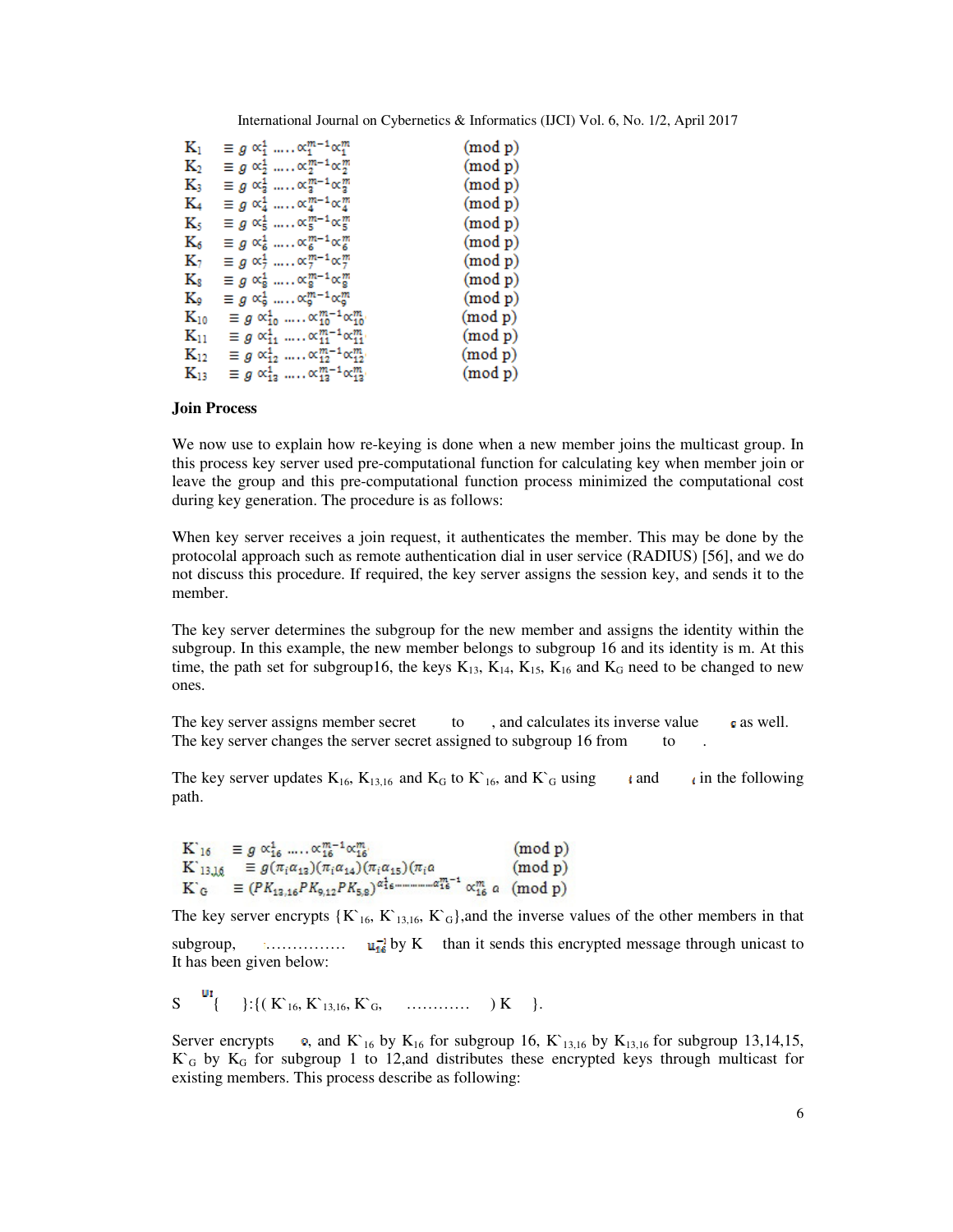S Existing Members }: {(  $_0$ , K'<sub>16</sub>) K<sub>16</sub>, (K'<sub>13,16</sub>)  $K_{13,16}$ ,  $(K_G) K_G$ ,  $A_{nd}$  the complete process of join a group and assign the key is give in figure 2.



Figure 2: Joining Process of Proposed Approach

In this process, each updated key is encrypted by the previous one for existing members, and as a result, only the members who know the corresponding previous keys can decrypt the encrypted message containing the new keys.

# **Leave Process**

When user leaves the group then all member of the group affected by this change and key server changes the group key or path key such as  $K_{16}$  to  $K_{16}$ ,  $K_{13,16}$  to  $K_{13,16}$  and  $K_{G}$  to  $K_{16}$ . According to our protocol, these updated keys do not need to be sent to the remaining members. Instead, the key server just prepares one message for subgroup 16 indicating leaves and delivers  $\bullet$  for subgroup 1 to 15. The value of  $\bullet$  is encrypted into multiple copies by K<sub>15</sub> and  $K<sub>13,16</sub>$ , for subgroup 15 and 1 to 14 respectively. The key server sends this message through multicast. This process describe as following:

S  $\frac{M_{\text{Hill}}}{\sqrt{N_{\text{Hill}}}}$  {Remaining members}: {( 0) K<sub>15</sub>,( 0) K<sub>13,16</sub>}.

And the complete process of join a group and assign the key is give in figure 3.



Figure 3: Leaving Process of Proposed Approach

When the remaining members receive this message, they decrypt it by the corresponding keys and then Use to update those keys.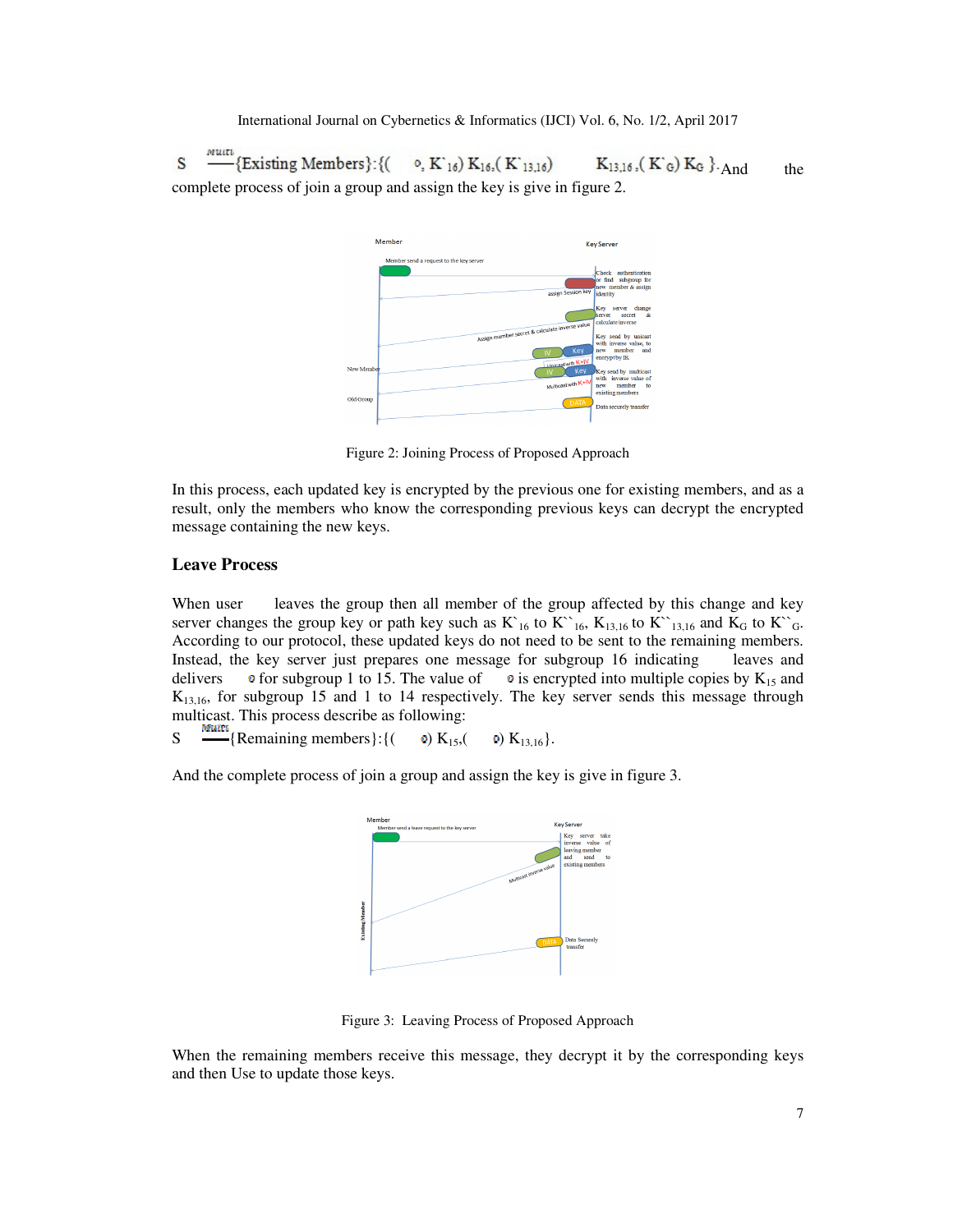| $K^{\prime\prime}_{16} \equiv (K^{\prime}_{16})$ $\circ$ (mod p) =g $\propto \frac{-m}{16} \propto \frac{m}{16}$<br>$K^{\sim}{}_{16} = g \quad \dots \quad \alpha_{16}^{m} \alpha_{16}^{-m}$                                                                                             | (mod p)<br>(mod p)            |
|------------------------------------------------------------------------------------------------------------------------------------------------------------------------------------------------------------------------------------------------------------------------------------------|-------------------------------|
| $K_{13,16} = (K_{16})$<br>$\equiv$ g( $\pi_i$ ) ( $\pi_i$ )( $\pi_i$ )(<br>$\pi_i$<br>$\equiv$ g( $\pi_i$ ) ( $\pi_j$ )( $\pi_j$ )(<br>$\pi_{i-1}$                                                                                                                                       | (mod p)<br>(mod p)<br>(mod p) |
| $K^{\sim}{}_{G} \equiv (K^{\sim}{}_{G})$ o<br>$\equiv$ (PK <sub>13,16</sub> PK <sub>9,12</sub> PK <sub>5,8</sub> )<br>$\alpha_{16}^{-m} \alpha_{16}^{m}$<br>$\mathbf{r}$<br>$\equiv$ (PK <sub>13,16</sub> PK <sub>9,12</sub> PK <sub>5,8</sub> ) $\sim \alpha_{16}^{-m} \alpha_{16}^{m}$ | (mod p)<br>(mod p)<br>(mod p) |

As we notice, the key server does not need to generate new keys (TEK and group key) after a leave. Instead, it just sends the inverse value of leaving member to remaining members. Then, the remaining members update the necessary keys. In this path, updating the keys after a leave is shifted to member's side which improves the efficiency of re-keying at leave.

# **Simulation Environment**

We are using QualNet simulator version 5.0 to simulate our function. QualNet simulator provides wide variety of simulation platform that can predict wireless, wired and mixed platform net function and net functioning device performance. QualNet software can explore and analyze early-stage device designs and application code in closed, synthetic net functions at real time speed or faster. QualNet allows users to set up, develop, and run custom system models. A feature-rich visual development environment allows users to set up models quickly, efficiently code protocols, and then run models that present real-time statistics and helpful packet-level debugging insight. QualNet supports over thousands of net function nodes [12].

### **Key Generation Overhead:**

Key generation overhead at the key server and member node along the path to the root at each join or leave Process and formula for key generation overhead summarize in table 2. as following:

| Approaches   | Process on Key Server<br>Node |       | Process on Member<br>Node |       |
|--------------|-------------------------------|-------|---------------------------|-------|
|              | Join                          | Leave | Join                      | Leave |
| Simple       | ာ                             |       |                           |       |
| Application  |                               |       |                           |       |
| LKH          | n                             | n     |                           |       |
| OFT          | n                             | $n-1$ | n                         | n     |
| Our Protocol | $logA$ $m/m$ ]                |       |                           |       |

Table 1: Key Generation

Table 1 shows that the number of key generations at the key server is almost equal to the height of the key tree. First of all, Simple App. has the smallest overhead at the key server both join and leave process. Our approach minimizes number of key generation at the key server both join and leave process as compare to LKH and OFT. By contrast, because of smaller size of hsg, the key server generates fewer keys at join. Most importantly, the key server does not need to generate new keys for the members at leave.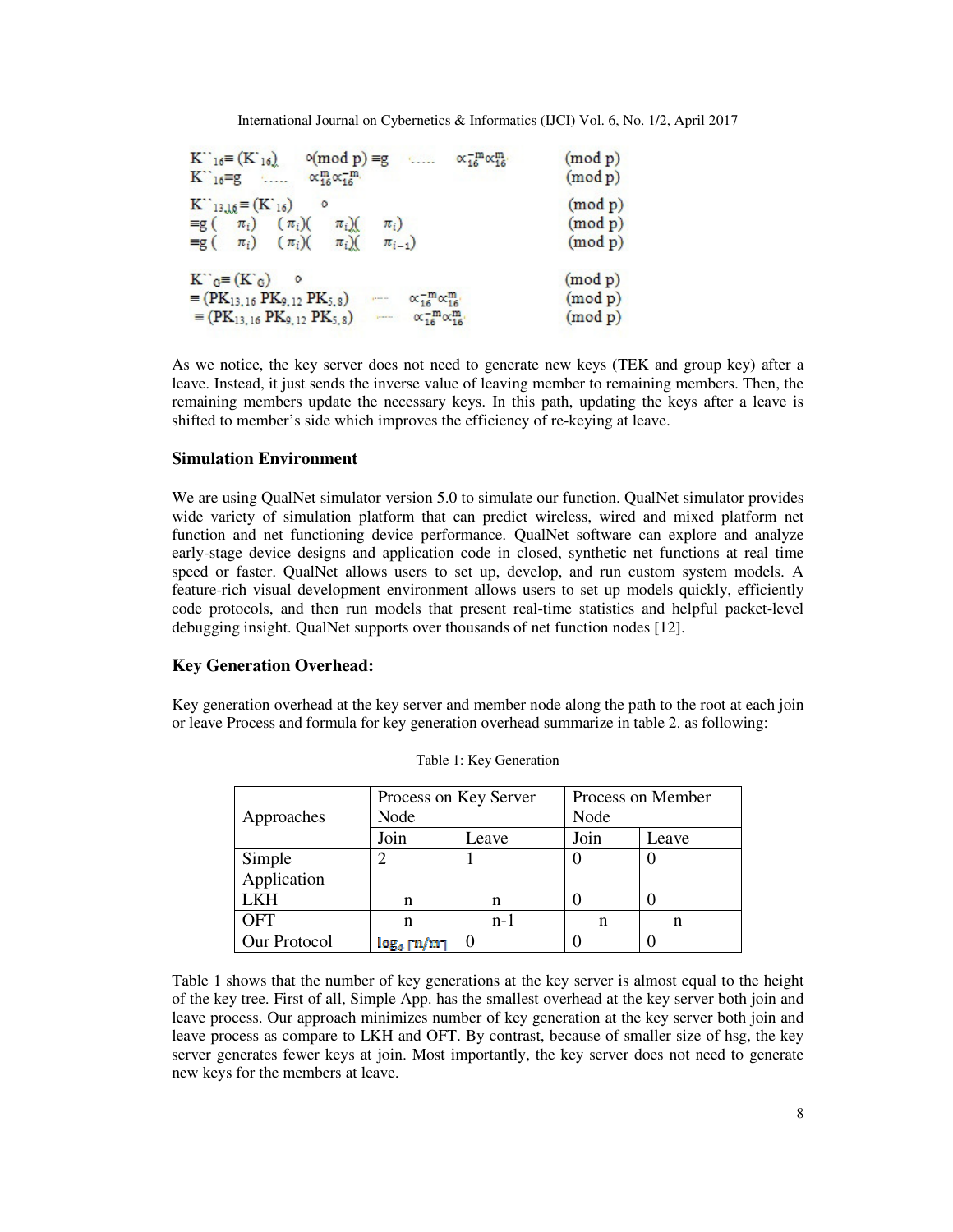International Journal on Cybernetics & Informatics (IJCI) Vol. 6, No. 1/2, April 2017 On the other hand in simple application and LKH, a member node does not generate any keys by it at each event, but in OFT the new member at join and a remaining member node along the path at leave need generate new node keys by mixing two hash values. At a member leave process the group and subgroup controller doesn't generate any keys. Instead it multicasts the identity of the leaving member to all the group and subgroup members to be factored from the subgroup key by using the leaving member's inverse value. Figure 4(a) and 4(b) shows comparative result of number of key generation overhead on the basis of group size and number of key generated at the key server.

From the figure 4(a) one can notice that the proposed protocol has minimized overhead at the join process because the key server reduced the height of key tree by using 4-ary key tree.

From the figure 4(b) one can notice that the proposed protocol has the smallest overhead at the leave process because the key server doesn't generate any keys in that case.



Figure 4(a): Key Generation Overhead at the Key Server during Join Process

Figure 4(b): Key Generation Overhead at the Key Server during Leave Process

Figure 5(a) and 5(b) shows comparative result of number of key generation overhead on the basis of group size and number of key generated at the member node.



Figure 5(a): Key Generation Overhead at the Member Node during Join Process



Figure 5(b): Key Generation Overhead at the Member Node during Leave Process

The key generation overhead for our protocol is 0 at join, but proportional to the height of the key tree at leave as shown in the table 1 at member node. In fact, a member node renews the node keys along the path to the root by modular exponentiation.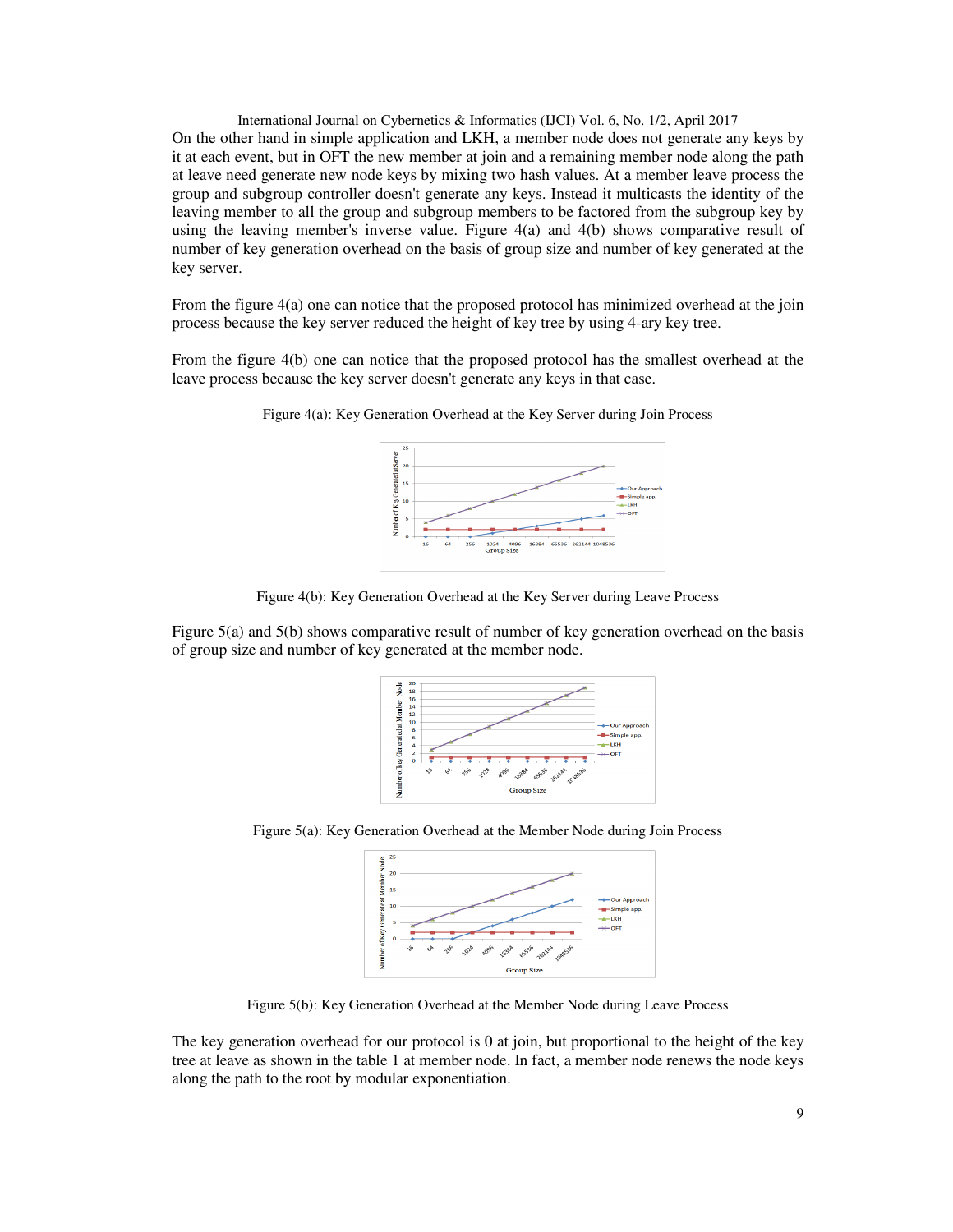# **3. CONCLUSIONS**

In this paper, we have proposed a security improvement in group key management approach to solve the problem of distributing a symmetric key between the whole group members for secure group communication. Our approach divides a group of n members into subgroups and size of each subgroup is m members. Each subgroup assign to leaf node of the key tree. When  $n>2m$ , we have subgroups and height of the logical key tree will be. .

We are using inverse values and pre-computation function. The purpose of inverse value is to assign member secret to each member, in order to update the keys efficiently at leave, the keys calculated by the members rather than delivered by key server. Pre-computation function PK will minimize the computation cost during join or leave process. After join or leave process key server re-calculates the key and that key delivered to the members, during re-keying calculation precomputation function improve the performance of the key server.

## **REFERENCES**

- [1] R. Srinivasan, V. Vaidehi, R. Rajaraman, S. Kanagaraj, R. Chidambaram Kalimuthu, and R. Dharmaraj" Secure Group Key Management Scheme for Multicast Systems", International Journal of System Security, Vol.11, No.1, PP.33-38, July 2010.
- [2] Imane Aly Saroit, Said Fathy El-Zoghdy, and Mostafa Matar," A Scalable and Distributed Security Protocol for Multicast Communications", International Journal of System Security, Vol.12, No.2, PP.61-74, Mar. 2011.
- [3] Paul Judge and Mostafa Ammar," Security Issues and Solutions in Multicast Content Distribution: A Survey", IEEE System, January/February 2003.
- [4] Xirong Bao,Jin Liu, Lihuang She, Shi Zhang "A key Management Scheme Based on Grouping within Cluster", Intelligent Control and Automation (WCICA), 2014 11th World Congress on 29 June-4 July 2014.
- [5] William Stallings" Cryptography and System Security Principles and Practices," Fourth Edition, Pages: 592, November 16, 2005.
- [6] P. Q. Judge and M. H. Ammar, "Gothic: Group Access Control Architecture for Secure Multicast and Anycast," IEEE INFOCOM, July 2002.
- [7] C.K. Wong, Mohamed Gouda, and Simon S. Lam, "Secure group communications using key graphs", IEEE/ACM Transactions on Systeming. 8 (1) (February 2000) 16–30.
- [8] A. Tanenbaum, Computer Systems, Fourth Edition, Prentice Hall, 2009
- [9] Douglas R. Stinson, "Cryptography Theory and Practice", Third edition, Chapman and Hall/CRC Press, 2002, pp. 119–155.
- [10] T. Dierks, E. Rescorla, "The Transport Layer Security (TLS)" Protocol Version 1.1, RFC2346 (April 2006).
- [11] D. Wallner, E. Harder, R. Agee", Key Management for Multicast: Issues and architectures", National Security Agency, RFC2627 (June 1999).
- [12] http://www.scalable- systems.com/ content/products /qualnet.